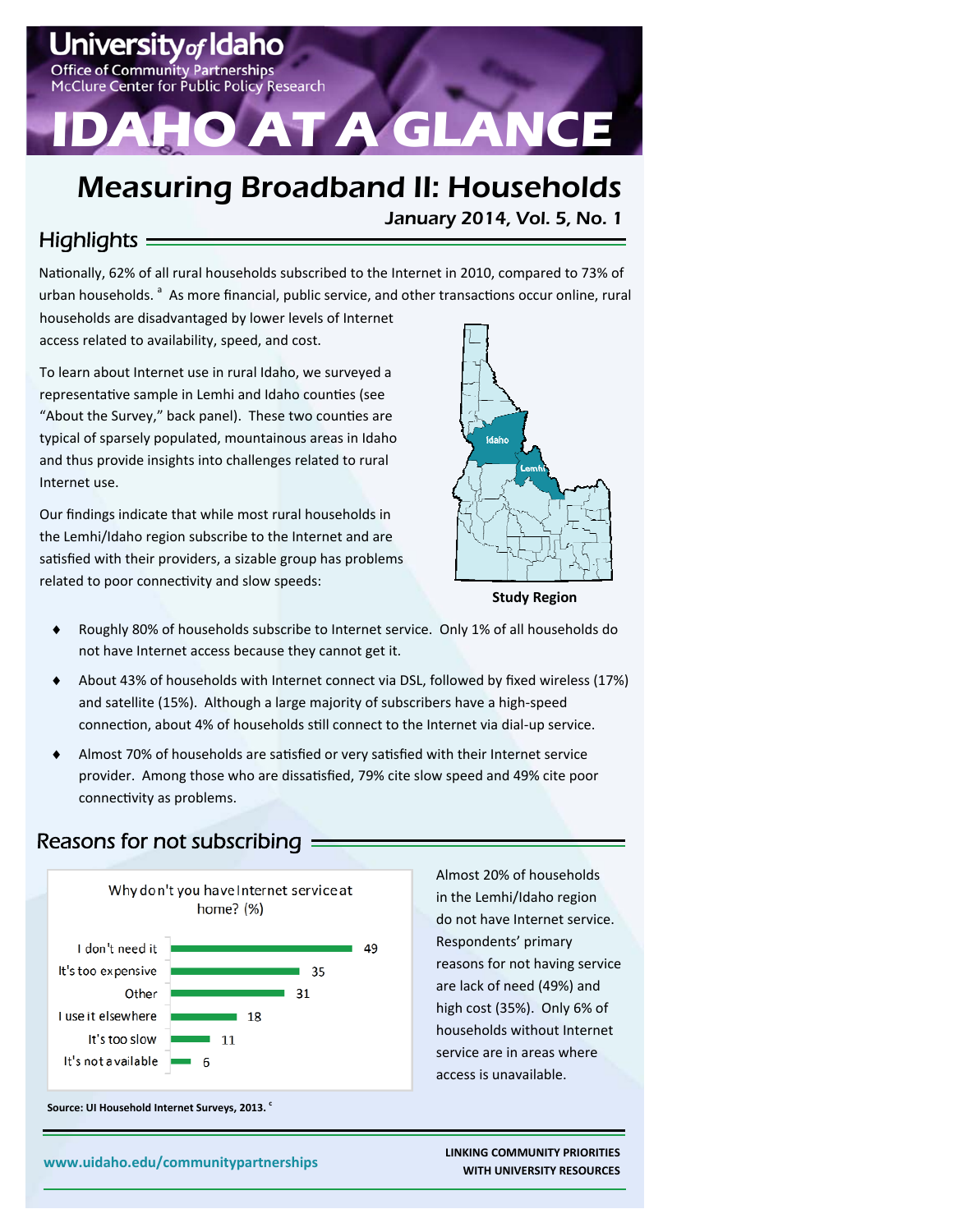#### Technologies used to connect

DSL is the most common type of Internet connection used by households in the study region, followed by fixed wireless and satellite. Although the vast majority of subscribers use a high-speed type of Internet connection, about 4% of households still use dial-up service. This is similar to the share nationwide: the Pew Research Center reports that 3% of American adults accessed the Internet at home via dial-up in 2013.  $^{\rm b}$ 



**Note: Respondents could select mulƟple Internet connecƟon types, e.g. cable modem and mobile wireless, so total is more than 100%.** 

Types of Internet connections differ between the two counties. Nearly 70% of Lemhi County households connect via DSL. The next most common connection types include cable modem (14%), fixed wireless (13%) and mobile wireless (12%). DSL is also the most common choice in Idaho County, but only 32% of households are connected this way. Other common connection types in Idaho County include satellite (26%) and fixed wireless (25%).

#### Level of satisfaction with Internet providers

Almost 70% of households in both Lemhi and Idaho counties are satisfied or very satisfied with their Internet service provider. Of those who are not satisfied, 79% cite slow speed and 49% cite poor connectivity as problems, followed by high cost and poor customer service.



Source: UI Household Internet Surveys, 2013<sup>c</sup>

**Note: Respondents could select multiple reasons for dissatisfaction.**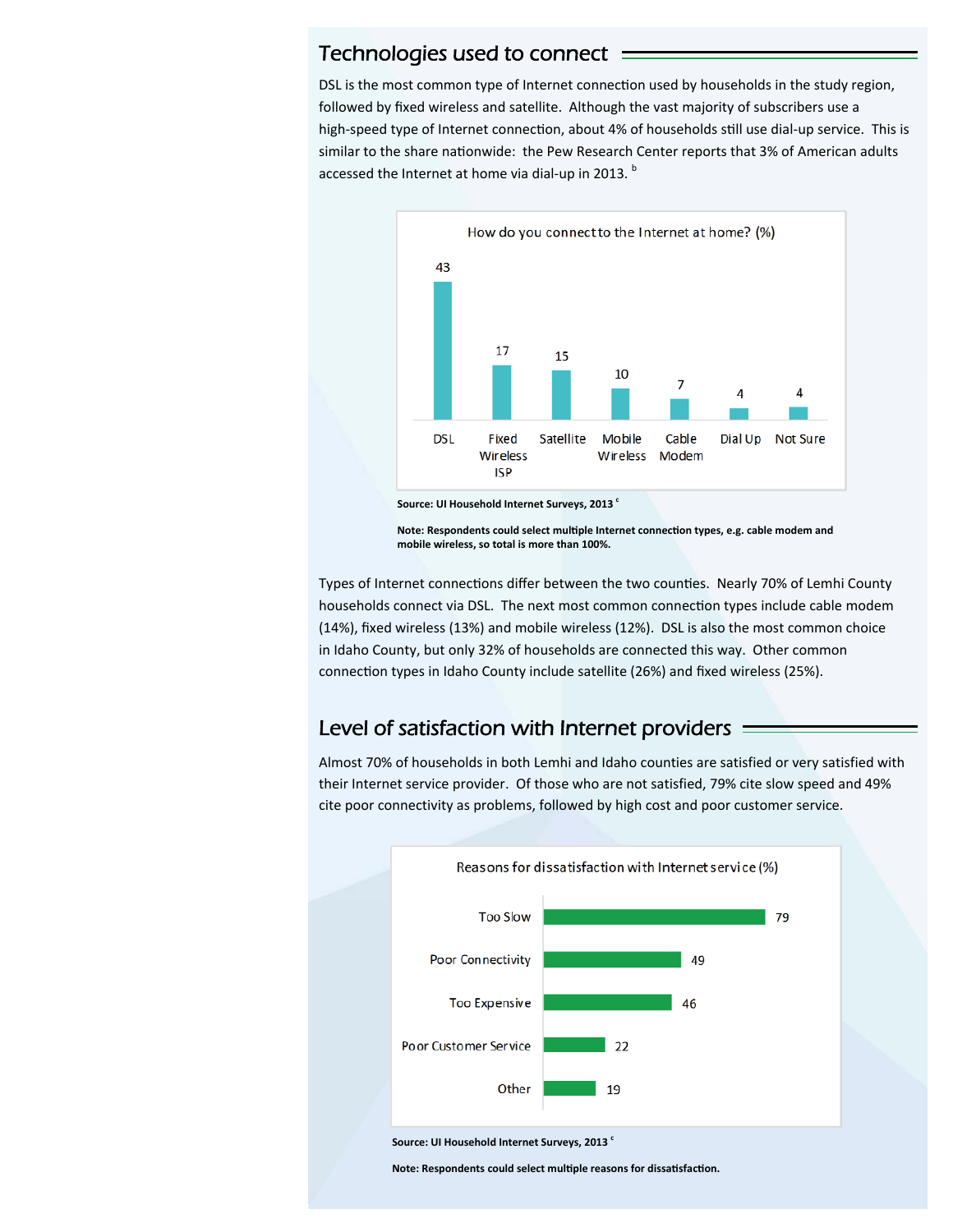#### Surfing the web and email are the most = common Internet activities

Most households in the study area use the Internet to surf the web (77%) and check email (74%). Many use the Internet for social media, such as Facebook and Twitter (57%), and to watch videos and movies online (45%). Fewer households use the Internet to take classes online (21%) or use e‐commerce to sell products or services (13%).



Source: UI Household Internet Surveys, 2013<sup>c</sup>

Over three‐quarters of households are satisfied with their ability to use email and surf the web, but satisfaction declines as activities become more complex. For example, watching videos requires greater and more consistent bandwidth than using email or surfing the web. Only 32% of households with Internet are satisfied with their ability to watch videos online.

Home-based businesses are an important part of rural economies. About 19% of all households in the study region have a home‐based business, and 71% of these home‐based businesses require an Internet connection.

#### Very few households are willing to pay  $=$ more for better Internet service

Households were also asked whether they would be willing to pay more for better Internet service. On a monthly basis, most people are willing to less than an additional \$10, and only 9% are willing to pay an additional \$25 or more.

| Willingness to pay more for Internet service (%) |         |  |
|--------------------------------------------------|---------|--|
|                                                  | Percent |  |
| Less than \$10                                   | 78      |  |
| $$10 - $24.99$                                   | 13      |  |
| $$25 - $39.99$                                   | 4       |  |
| \$40 or more                                     | 5       |  |

**Source: UI Household Internet Surveys, 2013**